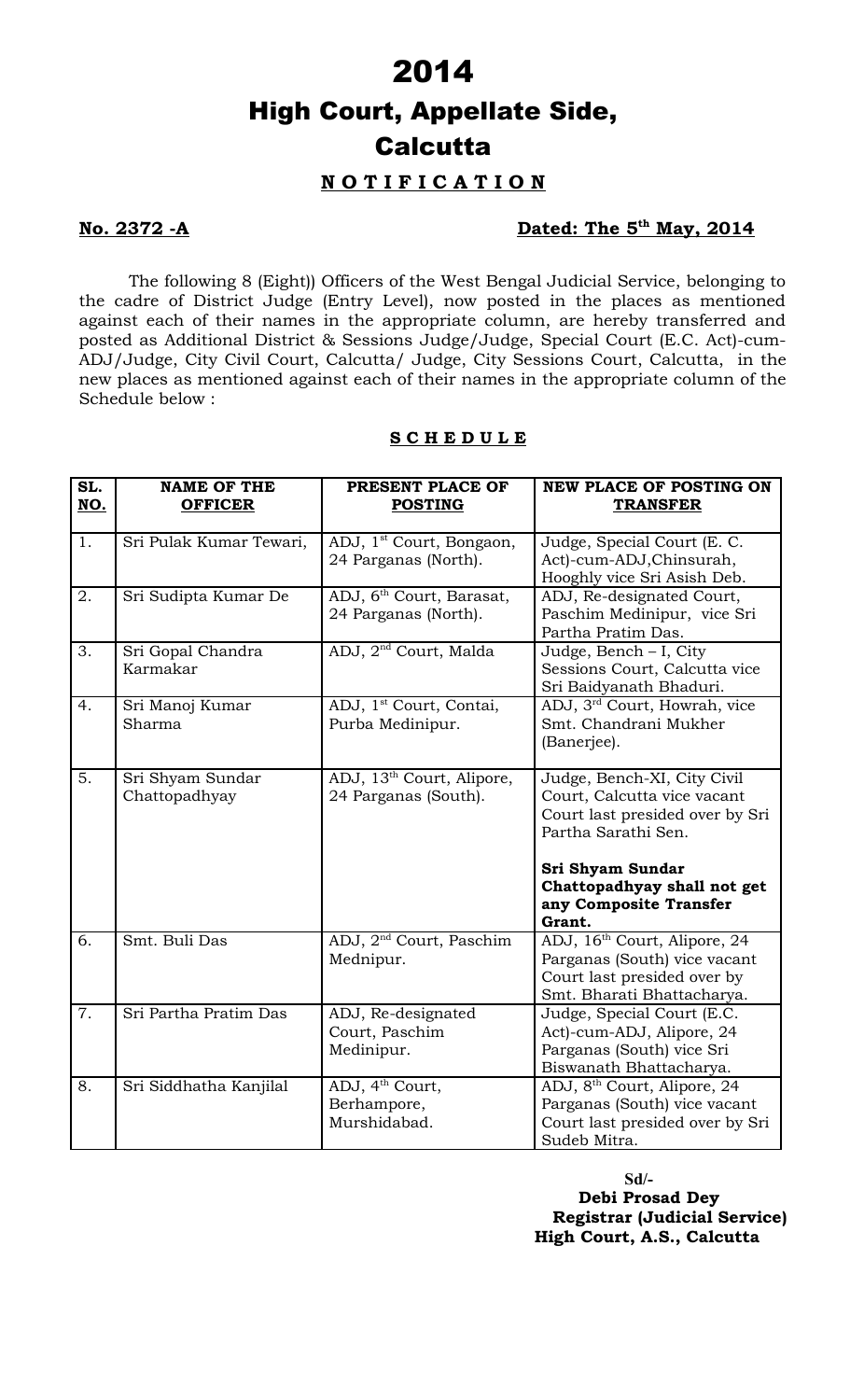#### **N O T I F I C A T I O N**

**Calcutta – Malda No. 2366-A** 

Dated: The 5<sup>th</sup> May, 2014

**Sri Ananda Kumar Mukherjee,** a member of the West Bengal Judicial Service, now posted as **Additional Director, West Bengal Judicial Academy, Kolkata, U.O.T. as Additional District & Sessions Judge, 2nd Court, Balurghat, Dakshin Dinajpur** is hereby re-directed to be the **Additional District & Sessions Judge, 2nd Court, Malda**, Vice Sri Gopal Chandra Karmakar.

This is in modification of Court's earlier order for transfer of Sri Mukherjee as Additional District & Sessions Judge, 2<sup>nd</sup> Court, Balurghat, Dakshin Dinajpur, vice Syed Nurul Hossain, where he reportedly did not join as yet.

 **Sd/- Debi Prosad Dey Registrar (Judicial Service) High Court, A.S., Calcutta**

## 2014

# High Court, Appellate Side, Calcutta

#### **N O T I F I C A T I O N**

**South 24 Parganas - Siliguri No. 2361-A** 

Dated: The 5<sup>th</sup> May, 2014

The services of **Sri Supratim Dasgupta,** a member of the West Bengal Judicial Service, now posted as **Probationary Additional District & Sessions Judge, Alipore, South 24 Parganas,** is hereby placed at the disposal of the Government of West Bengal, in its Judicial Department for his appointment to the post of **Judge, CBI Court, Siliguri, Darjeeling,** on deputation vice Sri Jayanta Chakraborty.

> **Sd/- Debi Prosad Dey Registrar (Judicial Service) High Court, A.S., Calcutta**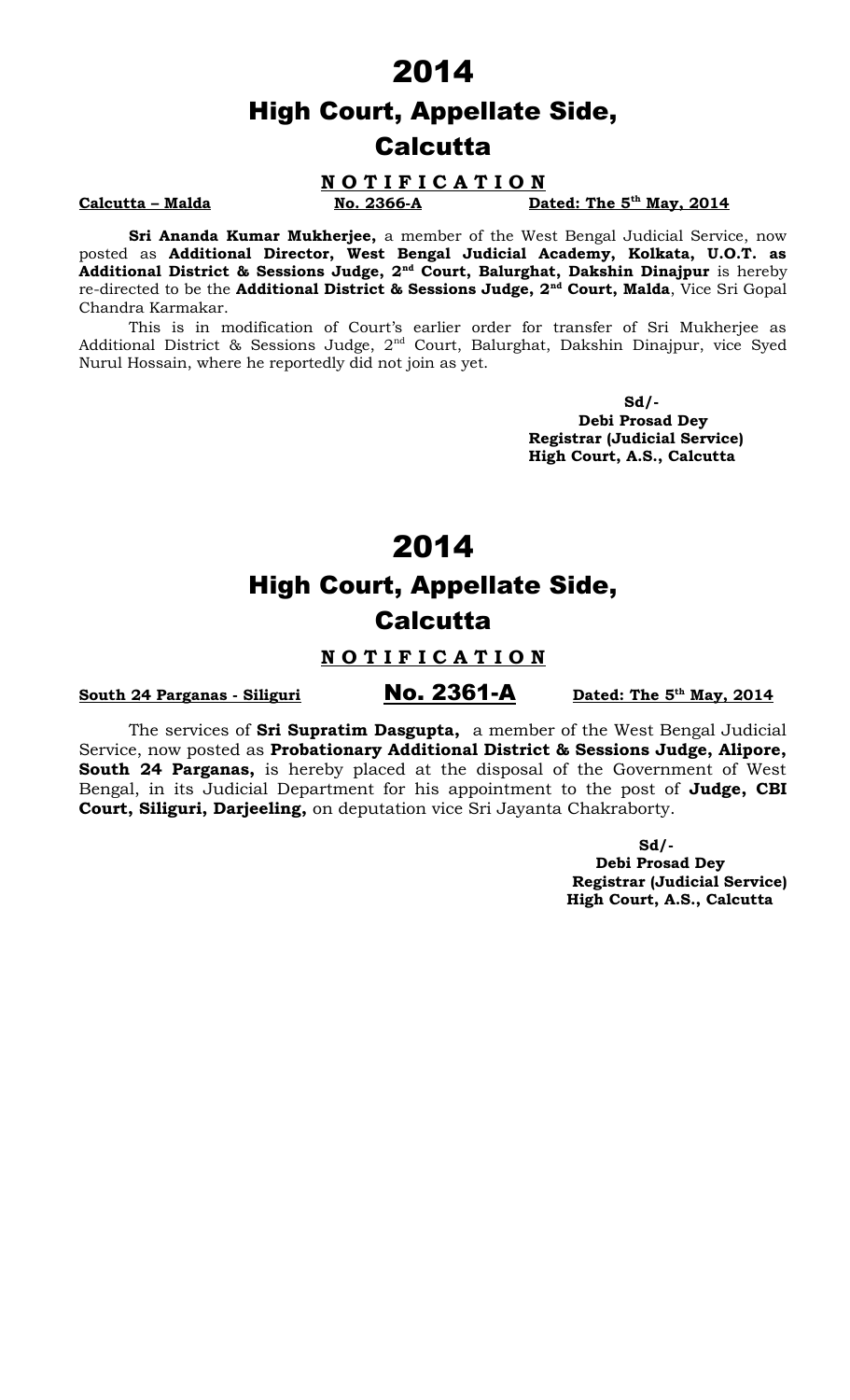### **N O T I F I C A T I O N**

## **No. 2352 <sub>-</sub>A**

### Dated: The 5<sup>th</sup> May, 2014

The following 5 (five) Officers of the West Bengal Judicial Service, in the cadre of District Judge (Entry Level), now posted as Probationary Additional District & Sessions Judge in the places as mentioned against each of their names in the appropriate Column are hereby transferred from their respective present place of posting, and posted in Regular Court as Additional District & Sessions Judge, in the places as mentioned against each of their names in the appropriate Column of the Schedule below :

| <u>SL.</u> | <b>NAME OF THE</b>                | PRESENT PLACE OF                                                                                             | <b>NEW PLACE OF</b>                                                                                                                                                     |
|------------|-----------------------------------|--------------------------------------------------------------------------------------------------------------|-------------------------------------------------------------------------------------------------------------------------------------------------------------------------|
| <u>NO.</u> | <b>OFFICER</b>                    | <b>POSTING</b>                                                                                               | <b>POSTING</b>                                                                                                                                                          |
| 1.         | Sri Debaprasad Nath               | District<br>$\&$<br>Additional<br>Sessions<br>Judge,<br>on<br>Probation<br>Chinsurah,<br>at<br>Hooghly.      | Additional<br>District<br>$\&$<br>Sessions<br>Ghatal,<br>Judge,<br>Paschim<br>Medinipur,<br>vice<br>vacant Court last presided<br>over by<br>Shri Jyotirmoy<br>Chandra. |
| 2.         | Mr. Rashid Alam                   | District<br>Additional<br>&<br>Sessions<br>Judge,<br>on  <br>Probation at Alipore /<br>24<br>Pgs (South).    | Additional<br>District<br>&<br>Sessions Judge, 1 <sup>st</sup> Court,<br>Arambagh, Hooghly<br>vice<br>vacant Court last presided<br>over by Shri Amarendra<br>Nath Roy. |
| 3.         | Sri Jibon Kumar Sadhu             | Additional<br>District<br>$\&$<br>Sessions<br>Judge,<br>on<br>Probation at Suri, Birbhum.                    | Additional<br>District<br>$\&$<br>Sessions Judge, 4 <sup>th</sup> Court,<br>Howrah,<br>vice<br>Shri<br>Har<br>Govind Singh.                                             |
| 4.         | Smt. Sutanuka Nag                 | Additional<br>District<br>&<br>Sessions<br>Judge,<br>on<br>Probation at Burdwan.                             | Additional<br>District<br>$\&$<br>Sessions Judge, 2 <sup>nd</sup> Court,<br>Paschim Medinipur,<br>vice<br>Smt. Buli Das.                                                |
| 5.         | Ashutosh<br>Sri<br>Kumar<br>Singh | Additional<br>District<br>&<br>Sessions<br>Judge,<br>on<br>Probation at Barasat /<br>24<br>Parganas (North). | Additional<br>District<br>$\&$<br>Sessions Judge, 5 <sup>th</sup> Court,<br>Alipore, South 24 Parganas,<br>vice Sri Kanhaiya Prasad<br>Shah.                            |

### **S C H E D U L E**

**Sd/- Debi Prosad Dey Registrar (Judicial Service) High Court, A.S., Calcutta**